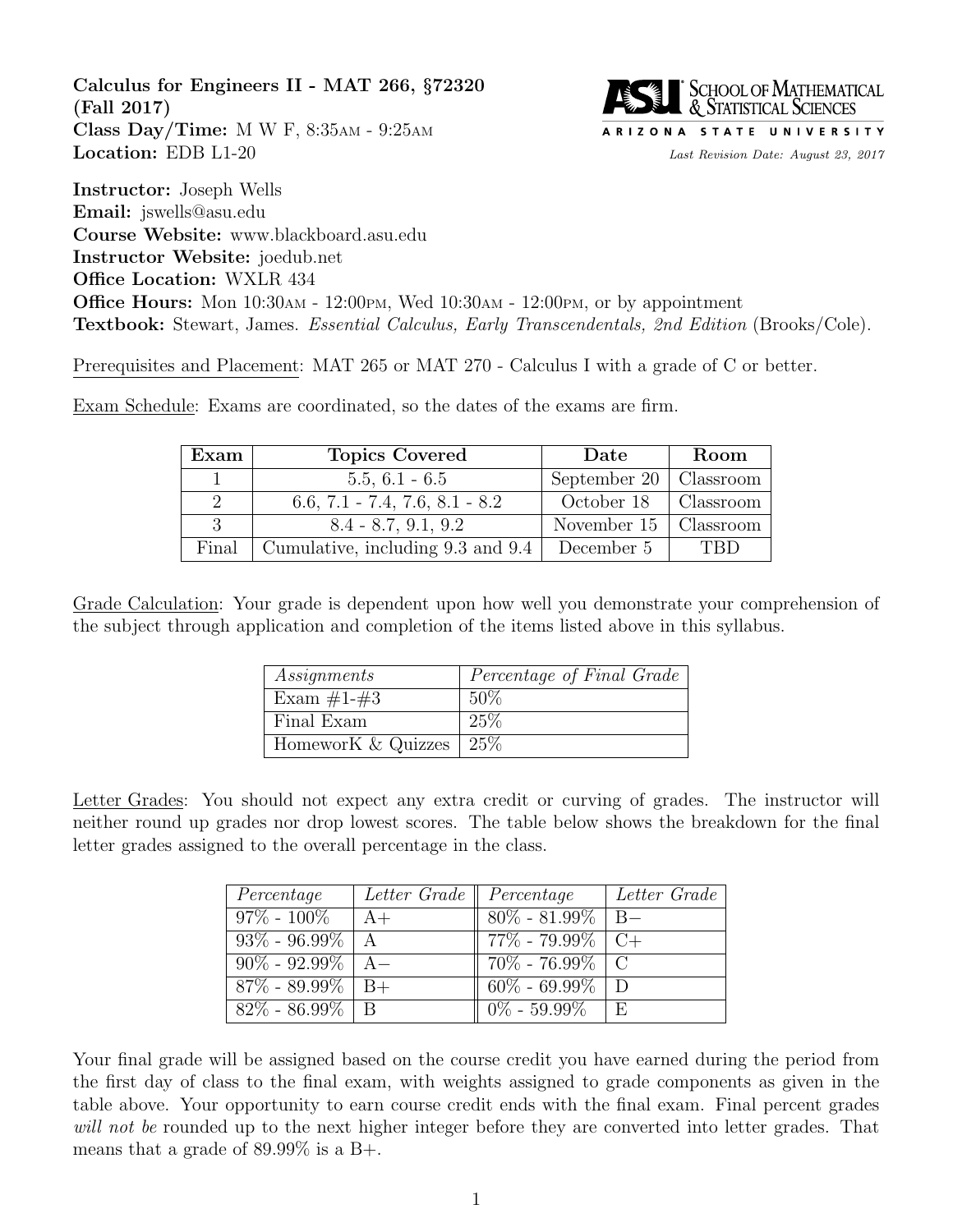Catalog Description: Methods of integration, applications of calculus, elements of analytic geometry, improper integrals, Taylor series.

Course Overview: The purpose of the course is to gain a working understanding of methods of integration, applications of calculus, elements of analytic geometry, improper integrals and series, to include Taylor Series. All the standard methods of techniques of integration are covered. Applications of calculus include general methods where the goal is for the student to divide a quantity into small pieces, estimate with Riemann sums and recognize the limit as an integral. Taylor Series and Taylor Polynomials are covered. Parametric and polar curves are introduced and methods of calculus are applied to them.

Learning Outcomes: At the completion of this course, students will be able to

- Evaluate an integral using the substitution method, integration by parts, trigonometric substitution or partial fractions.
- Use tables to match the form of a given integral to a form given on the table to evaluate the integral.
- Approximate the definite integral using the Midpoint, Trapezoidal or the Simpsons Rule.
- Evaluate an improper integral where either the definite integral is extended to cover the case where the interval is infinite or where f has an infinite discontinuity on  $[a, b]$ .
- Determine the area of a region enclosed by given curves.
- Determine the volume of the solids of revolution obtained by rotating a region about a line using washer, disc or shell method.
- Determine the arc length of a curve.
- Solve applied problems involving work, including the work to stretch a spring and the work to empty a tank of liquid.
- Determine if a sequence converges or diverges and find the limit.
- Determine if a series converges or diverges using geometric series or test for divergence.
- Find a radius and interval of convergence for a power series.
- Perform differentiation and integration on known power series to create new power series.
- Find a power series representation and the interval of convergence for a given a function.
- Find either a Taylor Series or Maclaurin Series for a given a function.
- Convert between Cartesian and parametric form and sketch a curve defined parametrically.
- Determine the tangent line at a point on a curve defined parametrically
- Find the area below a parametric curve and the arc length along a curve.
- Convert between Cartesian and polar form and sketch a curve defined in polar coordinates.
- Find the area made by a polar curve.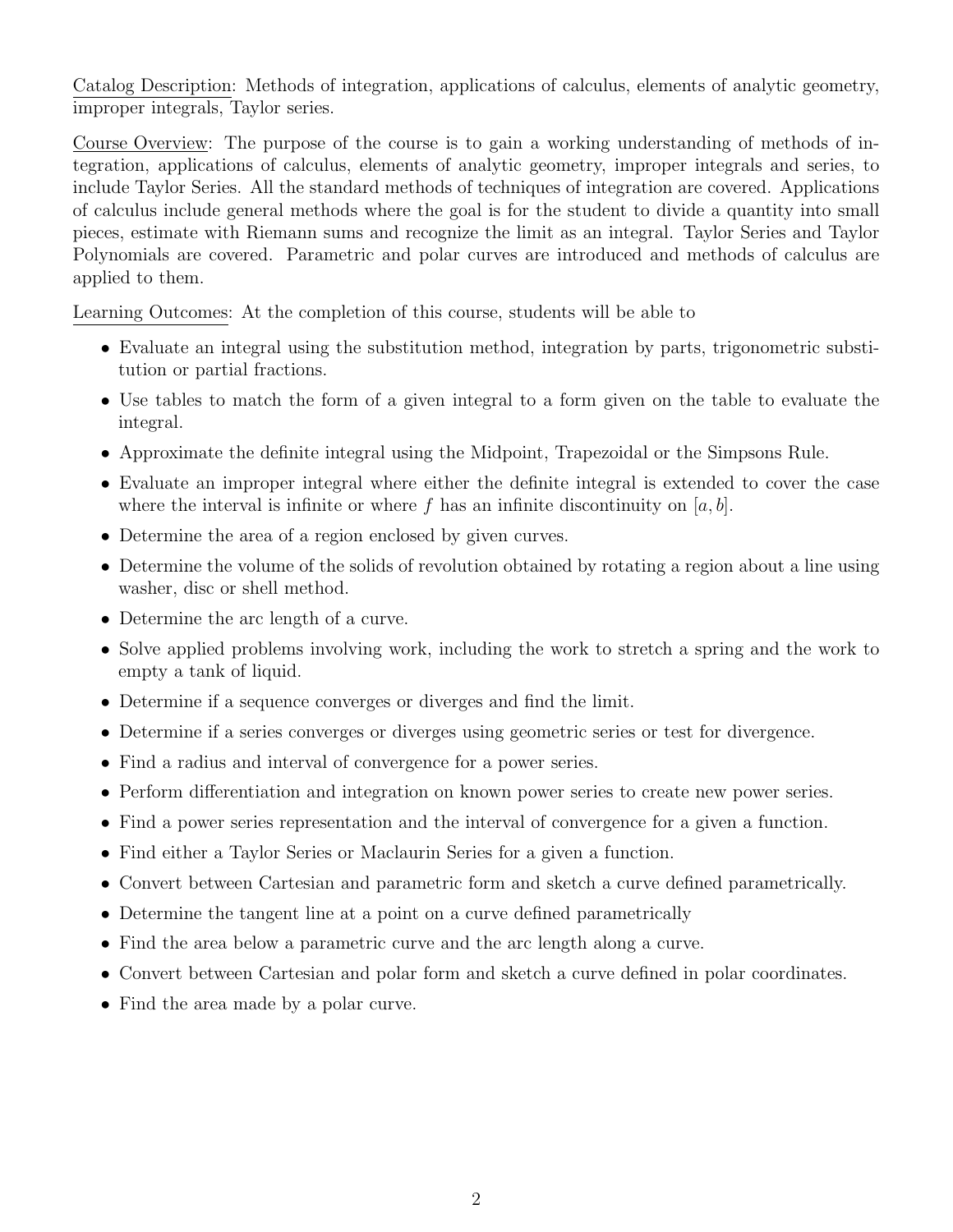Textbook: You must read each section of the textbook before it is covered in class.

Graphing Calculator: A graphing calculator is required for this course. If you already have a graphing calculator, you may use it. Examples of highly recommended models are the TI-nspire & TI 83/84 or Casio 9850GB Plus. Calculators that do symbolic algebra, such as the Casio FX2, Casio 9970Gs,TI-89, TI-92, or TI- nspire CAS cannot be used in class or during an exam.

Online Homework: You will also have online homework through WeBWorK. To access it, click on your instructor's name at <webwork.asu.edu>. If you have not been imported into the WeBWorK roster, it is your responsibility to notify your instructor of that fact. Failure or delay in doing so will not entitle you to time extensions. Murphy's Law of online homework systems is that something always happens on the evening of the due date. You should start working on homework assignments on the day the material was covered in class, and finish well before the due date. Failing to do this will not entitle you to a time extension in case of a server breakdown, broken computer, or personal emergency.

Quizzes: In an attempt to give feedback on written work and ensure the WeBWorK is being completed in a timely fashion, you can expect one short quizzes each week, typically at the beginning of class, but the instructor reserves the right to administer them at any time during the class period.

Exams: There will be three midterm exams given during the semester. They will be taken in the classroom on the dates indicated on page 1. For practice and preparation, there are sample exams at <https://math.asu.edu/resources/math-courses/mat266>

Exam Calculator Policy: It is your responsibility to bring a permitted graphing calculator to the exam. Your teacher will not be able to supply you with a calculator if you do not bring yours. You cannot share a calculator with another student who is also taking the test. Your calculator memory may be viewed during any exam and will be cleared if anything suspicious is written therein. The instructor has the right to regard any suspicious material in your calculator memory as cheating.

Exam Communications Policy: All internet-capable devices must be turned off and be made inaccessible during all exams. Anyone who accesses such a device during an exam for any reason will receive a score of 0 for that exam and possible further disciplinary measures.

Exam Bathroom Breaks Policy: You are not permitted to go to the bathroom during midterm exams. Please use the restroom before you start your exam. If you go to the bathroom during the exam, that ends your testing period. If you have a medical condition that may require you to go to the bathroom during exams, you must provide documentation to your instructor in advance. On the final exam, you are permitted one bathroom break and must leave your cell phone in the classroom. A proctor will escort you to the bathroom.

Exam Make-up Policy: Make-up exams are given at the discretion of the instructor and only in the case of verified medical or other emergency, which must be documented. The instructor must be notified before the test is given. Notify your instructor directly or call the Math Department Office (480-965-3951) and leave a message. There are no exam retakes or "corrections". No lowest exam score will be dropped. You will not receive extra credit assignments to erase the consequences of a bad exam.

Exam Reviews: You have a textbook with literally hundreds of exercises similar to those covered in lecture and on homework - use it (a selection of practice exercises can be found on page 6 of this syllabus). Math is not a spectator sport, so the more exercises you do, the better you'll internalize the material. Additionally, reviews and old exams are posted on the school's website at [https:](https://math.asu.edu/resources/math-courses/mat266) [//math.asu.edu/resources/math-courses/mat266](https://math.asu.edu/resources/math-courses/mat266)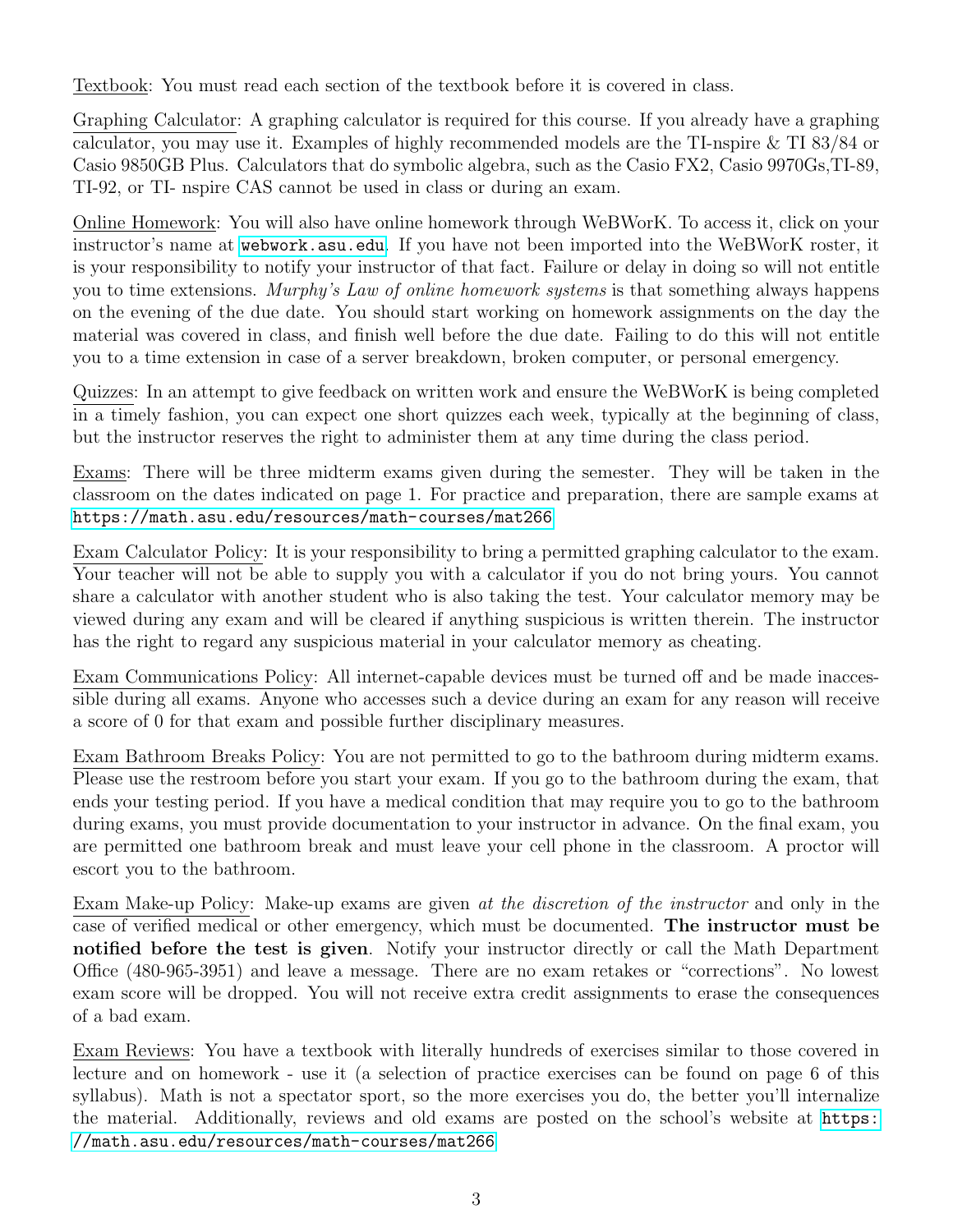Study Tips: In order to be successful, it is good to have a solid study regimen - it is expected that you will spend 15 - 20 hours outside of class each week learning the material. You should start homework early, review class notes, read the textbook, and take advantage of office hours. Because mathematics is cumulative, failure to know the material covered in a previous lecture will result in your inability to follow subsequent lectures.

## Cramming is a totally ineffective study technique for mathematics and will virtually guarantee failure in the class.

Tutoring: Should you require tutoring, the following options are available.

- The Math Tutoring Center North WXLR 116, South BAC 16. For hours, see <math.asu.edu/mathtutors>
- The Engineering Tutoring Center (free of charge). For hours and locations, see <tutoring.engineering.asu.edu>
- Many residence halls and the Memorial Union also offer evening or weekend free tutoring to all ASU students enrolled in math courses as part of the Student Success Centers.
- If you'd like to seek private tutoring through the math department, email: <math@asu.edu>

Come in for help before it is too late, and several days before an exam day to strengthen your preparation. Each student must present their valid ASU Sun Card to be admitted into the Tutoring Centers.

## The School of Mathematical and Statistical Sciences Policies and Procedures

Attendence: Attendance is mandatory. Your instructor reserves the right to take attendance and to incorporate your attendance as part of your overall grade. For classes that meet two days a week, the maximum number of absences is four. For classes that meet three days a week, the maximum number of absences is six. Students who exceed the number of allowed absences will receive a grade of EN. Your instructor reserves the right to take attendance and to incorporate your attendance as part of your overall grade.

Academic Status Report: There are times during the semester when you will be issued an academic status report from your instructor if your class grade is failing at that time. If you receive such a status report, you must act on it. In particular, if the status report says that you are to meet with your instructor in person, come to office hours within one week of receiving the report. Status reports are not a real-time running tally of your grades in the class, nor are they updated to reflect grades earned after the report has been issued.

Athletic Scheduling: Athletes with travel schedules should meet with the instructor by the end of the first week of classes to discuss any necessary arrangements that need to be made.

Students with Disabilities: Disability Accommodations: Qualified students with disabilities who will require disability accommodations in this class are encouraged to make their requests to me at the beginning of the semester either during office hours or by appointment. Note: Prior to receiving disability accommodations, verification of eligibility from the Disability Resource Center (DRC) is required. Disability information is confidential.Arrangements for any religious observances or ASU sanctioned activity must be arranged with the instructor at least one week prior to the event.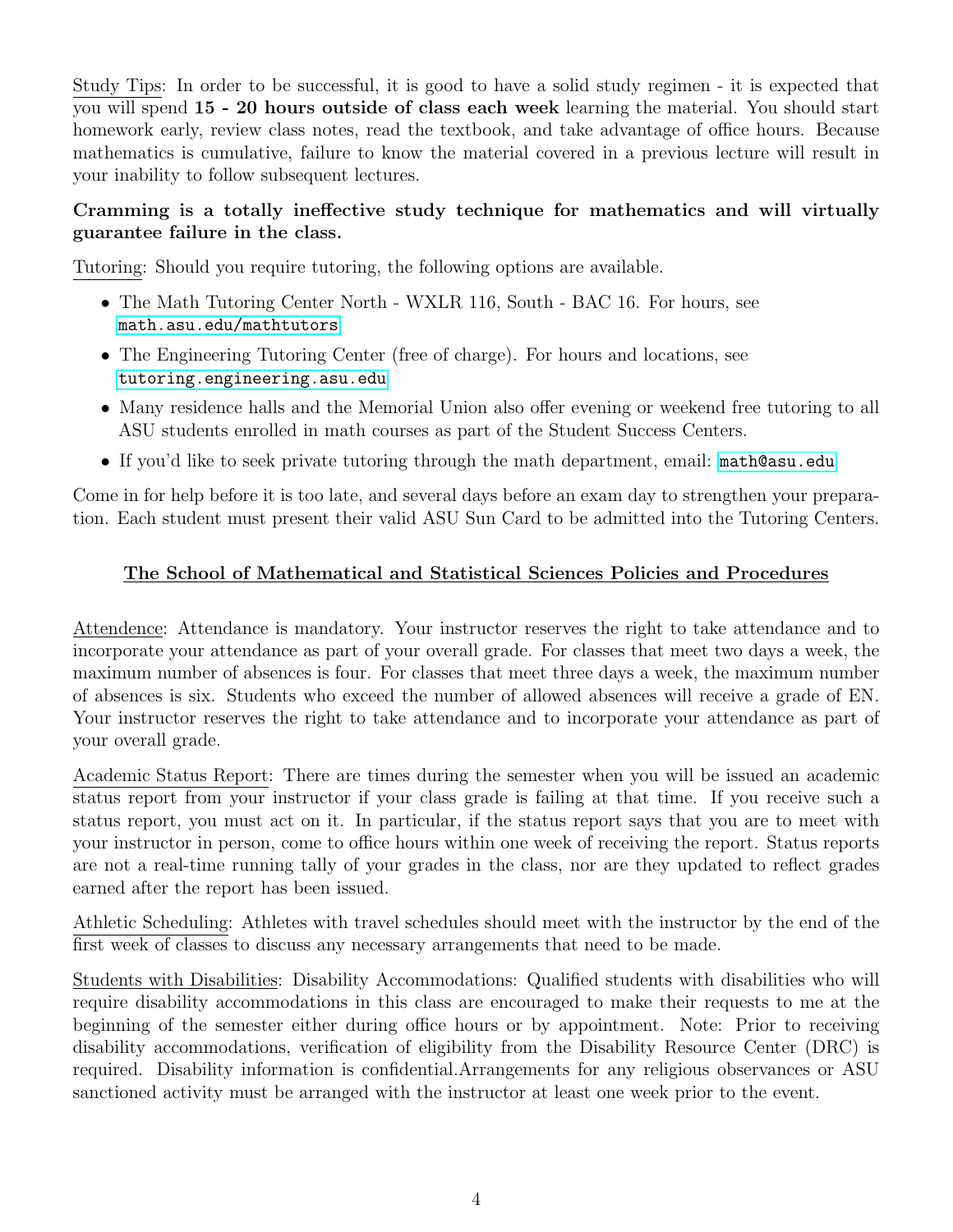Establishing Eligibility for Disability Accommodations: Students who feel they will need disability accommodations in this class but have not registered with the Disability Resource Center (DRC) should contact DRC immediately. Their office is located on the first floor of the Matthews Center Building. DRC staff can also be reached at: 480-965- 1234 (V), 480-965- 9000 (TTY). For additional information, visit: <www.asu.edu/studentaffairs/ed/drc>. Their hours are 8:00 AM to 5:00 PM, Monday through Friday.

Policy on Threatening Behavior: All incidents and allegations of violent or threatening conduct by an ASU student (whether on-or off campus) must be reported to the ASU Police Department (ASU PD) and the Office of the Dean of Students. If either office determines that the behavior poses or has posed a serious threat to personal safety or to the welfare of the campus, the student will not be permitted to return to campus or reside in any ASU residence hall until an appropriate threat assessment has been completed and, if necessary, conditions for return are imposed. ASU PD, the Office of the Dean of Students, and other appropriate offices will coordinate the assessment in light of the relevant circumstances.

Classroom Behavior: Make sure you arrive on time for class. Excessive tardiness will be subject to sanctions. Under no circumstances should you allow your cell phone to ring during class. Any disruptive behavior, which includes ringing cell phones, listening to your mp3/iPod player, text messaging, constant talking, eating food noisily, reading a newspaper will not be tolerated. The use of laptops (unless for lecture note taking), cell phones, MP3, IPOD, etc are strictly prohibited during class. Students who engage in disruptive classroom behavior may be subject to various sanctions. The procedures for initiating a disruptive behavior withdrawal can be found at <http://clas.asu.edu/classroom/disruptive>.

Academic Dishonesty: Academic honesty is expected of all students in all examinations, papers, laboratory work, academic transactions and records. The possible sanctions include, but are not limited to, appropriate grade penalties, course failure (indicated on the transcript as a grade of E), course failure due to academic dishonesty (indicated on the transcript as a grade of XE), loss of registration privileges, disqualification and dismissal. For more information, see [http://provost.asu.edu/](http://provost.asu.edu/academicintegrity) [academicintegrity](http://provost.asu.edu/academicintegrity).

The Grade of XE: A grade of XE is reserved for "failure due to academic dishonesty." The grade goes on the student's transcript and usually remains there permanently. Examples of academic dishonesty are signing an attendance sheet for another student or asking another student to sign an attendance sheet on your behalf, accessing unauthorized help while taking an exam, and attempting to influence a grade for reasons unrelated to academic achievement. Asking for a higher grade than the one you have earned because you need a higher grade to maintain a scholarship, or to satisfy your own or someone elses expectations constitutes academic dishonesty.

The Grade of Incomplete: A grade of incomplete will be awarded only in the event that a documented emergency or illness prevents the student who is doing acceptable work from completing a small percentage of the course requirements. The guidelines in the current general ASU catalog regarding a grade of incomplete will be strictly followed. Instructor-Initiated Drop: At the instructor's discretion, a student who has not attended any class during the first week of classes may be administratively dropped from the course. However, students should be aware that non-attendance will NOT automatically result in their being dropped from the course. Thus, a student should not assume they are no longer registered for a course simply because they did not attend class during the first week. It is the student's responsibility to be aware of their registration status.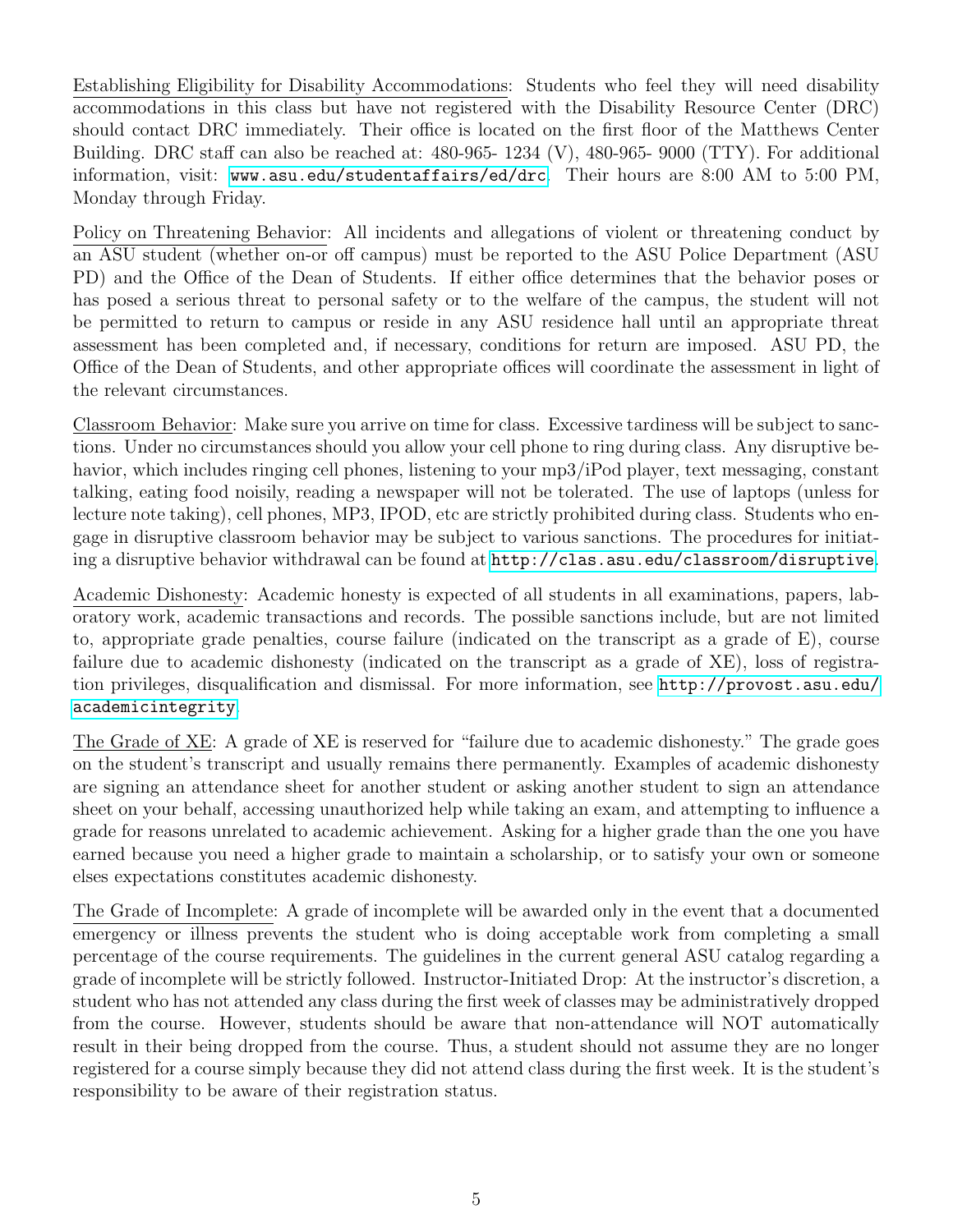Withdrawal Deadlines: A student may withdraw from a course with a grade of W during the withdrawal period. The instructor's signature is not required. A complete withdrawal must be done in person and that it involves withdrawing from all ASU classes, not just Math 266. Students will not be withdrawn if they merely stop coming to class. It is a student's responsibility to verify whether they have in fact withdrawn from a class.

- Course Withdrawal Deadline: November 2, 2017
- Complete Withdrawal Deadline: December 2, 2017

Final Exam Make-up Policy: The final exam schedule listed in the Schedule of Classes will be strictly followed. Except to resolve those situations described below, no changes may be made in this schedule without prior approval of the Dean of the College of Liberal Arts and Sciences. Under this schedule, if a conflict occurs, or a student has more than three exams on one day, the instructors may be consulted about an individual schedule adjustment. If necessary, the matter may be pursed further with the appropriate dean(s). This procedure applies to conflicts among any combination of Downtown Phoenix campus, Tempe campus, Polytechnic campus, West campus, and/or off campus class. Make-up exams will NOT be given for reasons of a non-refundable airline tickets, vacation plans, work schedules, weddings, family reunions, and other such activities. Students should consult the final exam schedule before making end-of-semester travel plans.

Absences Related to Religious Observances/Practices: If you will be absent from class due to a religious observance or practice, it is your responsibility to inform the instructor during the first week of class. Your instructor will work with you on alternative and reasonable arrangements for any time missed.

Absences Related to University Sanctioned Events and Activities: If you will be absent from class due to participation in a university sanctioned event/activity, it is your responsibility to inform the instructor during the first week of class. Your instructor will work with you on alternative and reasonable arrangements for any time missed.

Note: This syllabus is tentative and should not be considered definitive. The instructor reserves the right to modify it (including the dates of the tests) to meet the needs of the class. It is the student responsibility to attend class regularly and to make note of any change. The Instructor also reserves the right to create class policies in regards to homework due date, late assignments, etc.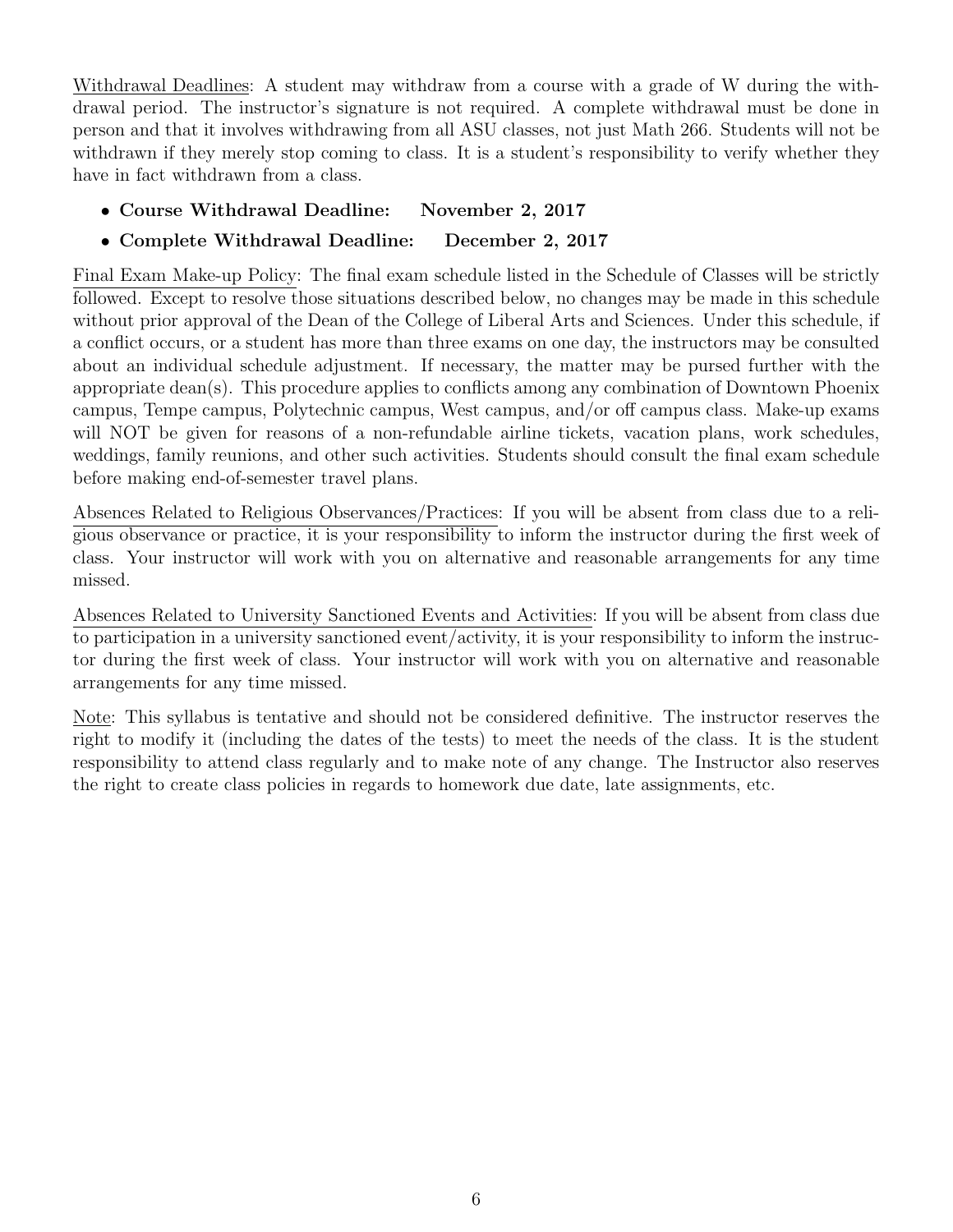## Suggested Practice Problems

| <b>Section</b> | <b>Problems from Book</b>                                         |
|----------------|-------------------------------------------------------------------|
| $5.5\,$        | $1-19$ odd, 33, 35, 37, 39, 40, 45, 46, 48                        |
| 6.1            | $1, 2, 5, 9-12, 17, 20, 22, 23$                                   |
| 6.2            | 2, 4, 5, 7, 9, 17, 18, 19, 20, 39-44                              |
| 6.3            | $1-3, 7-10, 15, 17, 19, 21, 23$                                   |
| 6.4            | $3-6, 10, 19, 21$                                                 |
| 6.5            | 1, 2, 3, 8, 15, 29, 33                                            |
| 6.6            | 3, 5, 6, 8, 9, 13, 16, 17, 21, 23, 24, 30, 32                     |
| 7.1            | $1-4, 8, 9, 12, 15, 29$                                           |
| 7.2            | $2-5, 9, 12, 13, 14, 32, 33, 38, 41, 42, 43$                      |
| 7.3            | $2-6, 10, 11, 15, 17$                                             |
| 7.4            | 2, 3, 7, 9, 12, 15                                                |
| 7.6            | 1, 2, 5, 6, 9, 10, 12, 15, 16, 17, 18                             |
| 8.1            | 3, 4, 6, 8, 9, 11, 14, 17, 18, 24, 27, 29                         |
| 8.2            | $7-10, 15, 18, 21, 25, 26, 31, 32, 39$                            |
| 8.4            | 2, 19, 20, 21, 24, 25, 26                                         |
| 8.5            | 3, 5, 7, 8, 9, 11, 14, 15, 18                                     |
| 8.6            | 3-8, 13, 15, 16, 26, 28, 29                                       |
| 8.7            | 2, 4-7, 11-14, 18, 23- 25, 27, 32, 36, 37, 41, 47, 48, 52, 53, 54 |
| 8.8            | $3, 6, 7$ (optional section)                                      |
| 9.1            | $5-8$ , 11-18                                                     |
| 9.2            | 3-5, 9-11, 13, 14, 16, 17, 18, 26, 28, 29, 37, 39                 |
| 9.3            | 3, 5, 7, 10, 13, 16, 17, 46, 47, 49, 51, 52                       |
| 9.4            | $1, 2, 5-8, 11, 15, 33, 34, 35$                                   |